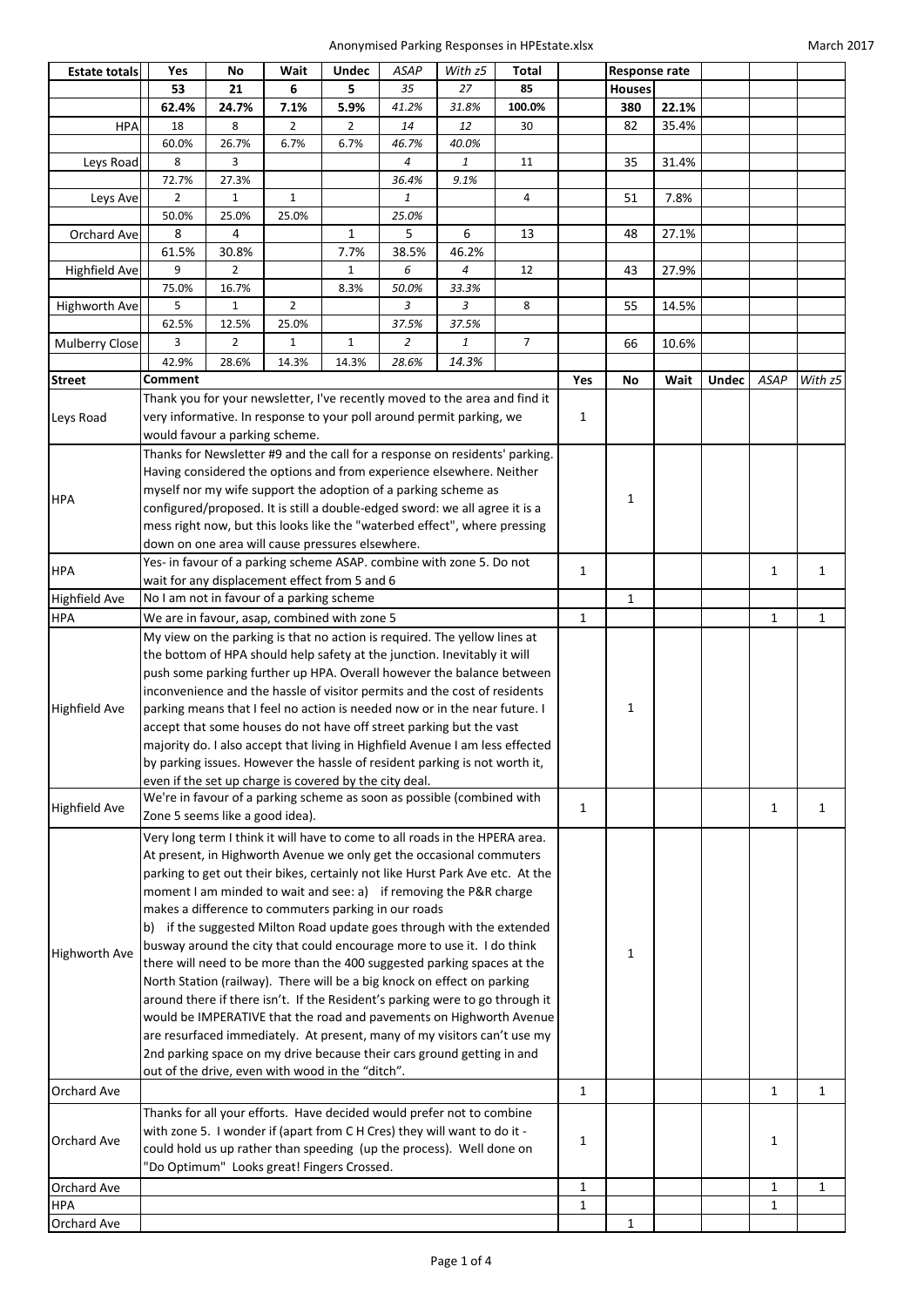| <b>HPA</b>            | Thank you for all your hard work and efforts.                                                                                                                                                                                                                                                                                                                              | $\mathbf{1}$ |              |              |              | $\mathbf{1}$ | 1            |
|-----------------------|----------------------------------------------------------------------------------------------------------------------------------------------------------------------------------------------------------------------------------------------------------------------------------------------------------------------------------------------------------------------------|--------------|--------------|--------------|--------------|--------------|--------------|
| <b>Highfield Ave</b>  | Very many thanks for the enormous efforts expended on our behalf.                                                                                                                                                                                                                                                                                                          |              |              |              | $\mathbf{1}$ |              |              |
| HPA                   | Depends on details. Would (different) carers visiting several times per day<br>have to use a permit each time?                                                                                                                                                                                                                                                             | 1            |              |              |              |              | 1            |
| <b>HPA</b>            |                                                                                                                                                                                                                                                                                                                                                                            |              | $\mathbf{1}$ |              |              |              |              |
| <b>Highfield Ave</b>  |                                                                                                                                                                                                                                                                                                                                                                            | $\mathbf{1}$ |              |              |              |              | $\mathbf{1}$ |
| <b>HPA</b>            | Parking congestion peaks only during working hours Mon-Fri and is<br>manageable.                                                                                                                                                                                                                                                                                           |              | $\mathbf{1}$ |              |              |              |              |
| <b>Highfield Ave</b>  |                                                                                                                                                                                                                                                                                                                                                                            | 1            |              |              |              | $\mathbf{1}$ |              |
| Leys Ave              |                                                                                                                                                                                                                                                                                                                                                                            | 1            |              |              |              | $\mathbf{1}$ |              |
| HPA                   |                                                                                                                                                                                                                                                                                                                                                                            | $\mathbf{1}$ |              |              |              | $\mathbf{1}$ | $\mathbf{1}$ |
| HPA                   | Where residents parking already exists, residents are charged for visitors<br>permits in addition to their own fees. These have to be filled in with thr<br>date and vehicle registration number o no mention of this here.                                                                                                                                                |              | $\mathbf{1}$ |              |              |              |              |
| HPA                   |                                                                                                                                                                                                                                                                                                                                                                            | $\mathbf{1}$ |              |              |              | $\mathbf{1}$ | 1            |
|                       |                                                                                                                                                                                                                                                                                                                                                                            |              |              |              |              |              |              |
| HPA                   | Thank you for excellent information. We do appreciate your hard work.                                                                                                                                                                                                                                                                                                      |              | $\mathbf{1}$ |              |              |              |              |
| <b>HPA</b>            | The Do-Optimum alternative is very good. Is there enough space? I hope<br>SO.                                                                                                                                                                                                                                                                                              |              | $\mathbf{1}$ |              |              |              |              |
| HPA                   | Eliminating P&R charge could reduce street parking significantly and<br>yellow lines at bottom of HPA will also further discourage.                                                                                                                                                                                                                                        |              |              | $\mathbf{1}$ |              |              |              |
| Mulberry Close        | I would in theory be in favour of a parking scheme for zone 10 and not<br>combining with zone 5 but I would need a bit more information before<br>committing.                                                                                                                                                                                                              | 1            |              |              |              |              |              |
| Leys Road             |                                                                                                                                                                                                                                                                                                                                                                            | $\mathbf{1}$ |              |              |              | $\mathbf{1}$ | $\mathbf{1}$ |
| Leys Ave              |                                                                                                                                                                                                                                                                                                                                                                            |              | $\mathbf{1}$ |              |              |              |              |
| Leys Road             | not sure about combining with zone 5                                                                                                                                                                                                                                                                                                                                       | 1            |              |              |              | $\mathbf{1}$ | ?            |
| Leys Ave              | I'm not convinced of the need for the scheme (yet), so it might be best to<br>wait until Zones 5 and 6 have decided. There might also be some<br>displacement from the double yellow lines on Hurst Park Avenue to<br>consider.                                                                                                                                            |              |              | 1            |              |              |              |
| HPA                   | Yes, I am in favour of a parking scheme as soon as possible but not<br>combining with Zone 5                                                                                                                                                                                                                                                                               | $\mathbf{1}$ |              |              |              | $\mathbf{1}$ |              |
| <b>HPA</b>            |                                                                                                                                                                                                                                                                                                                                                                            | $\mathbf{1}$ |              |              |              | 1            |              |
| <b>HPA</b>            |                                                                                                                                                                                                                                                                                                                                                                            | $\mathbf{1}$ |              |              |              | 1            | 1            |
| <b>HPA</b>            |                                                                                                                                                                                                                                                                                                                                                                            |              |              |              |              |              |              |
|                       |                                                                                                                                                                                                                                                                                                                                                                            | 1            |              |              |              | 1            | 1            |
| <b>Mulberry Close</b> |                                                                                                                                                                                                                                                                                                                                                                            |              | 1            |              |              |              |              |
| <b>Highworth Ave</b>  | Will you need a permit for visitors? Will you need a permit to park on<br>your own drive? Provisionally in favour, but need answers first.                                                                                                                                                                                                                                 | 1            |              |              |              |              |              |
| Highworth Ave         |                                                                                                                                                                                                                                                                                                                                                                            |              |              | $\mathbf{1}$ |              |              |              |
| Highworth Ave         |                                                                                                                                                                                                                                                                                                                                                                            |              |              | 1            |              |              |              |
| <b>HPA</b>            |                                                                                                                                                                                                                                                                                                                                                                            |              |              |              | $\mathbf{1}$ |              |              |
|                       | Mulberry Close Is it possible for Mulberry Close to be a zone by itself?                                                                                                                                                                                                                                                                                                   | $\mathbf{1}$ |              |              |              | $\mathbf{1}$ |              |
|                       | The hidden cost is perhaps another £94 for a visitor permit of £8 for 5<br>visits per month! Having lived in a permit controlled area for 20+ years I<br>Mulberry Close would advise that it brings other and different problems. We have room<br>for one car to use Mulberry Close and already pay an annual fee to MCRS!                                                 |              | $\mathbf{1}$ |              |              |              |              |
|                       | If we get a parking zone it should be part of HP Estate. Mulberry Close<br>Mulberry Close   may have particular problems as we actually own 3 parking bays - not sure<br>how thgis will fit in. The new station may make things worse.                                                                                                                                     |              |              | $\mathbf{1}$ |              |              |              |
| Leys Road             |                                                                                                                                                                                                                                                                                                                                                                            |              | $\mathbf{1}$ |              |              |              |              |
| <b>Mulberry Close</b> |                                                                                                                                                                                                                                                                                                                                                                            | 1            |              |              |              | 1            | 1            |
| Orchard Ave           | Other solutions like the free park and ride and better public transport are<br>preferable.                                                                                                                                                                                                                                                                                 |              | $\mathbf{1}$ |              |              |              |              |
| Orchard Ave           |                                                                                                                                                                                                                                                                                                                                                                            |              | $\mathbf{1}$ |              |              |              |              |
| Orchard Ave           | Orchard Ave is a bit of a race track in the mornings, so the parking actually<br>slows down the traffic to safer levels. All residents can get at least 2 cars<br>on their driveways, so unless the parking restriction is 24/7 (which would<br>cause difficulty for family visiting) it is unlikely that most residents would<br>participate even if a scheme went ahead. |              |              |              | $\mathbf{1}$ |              |              |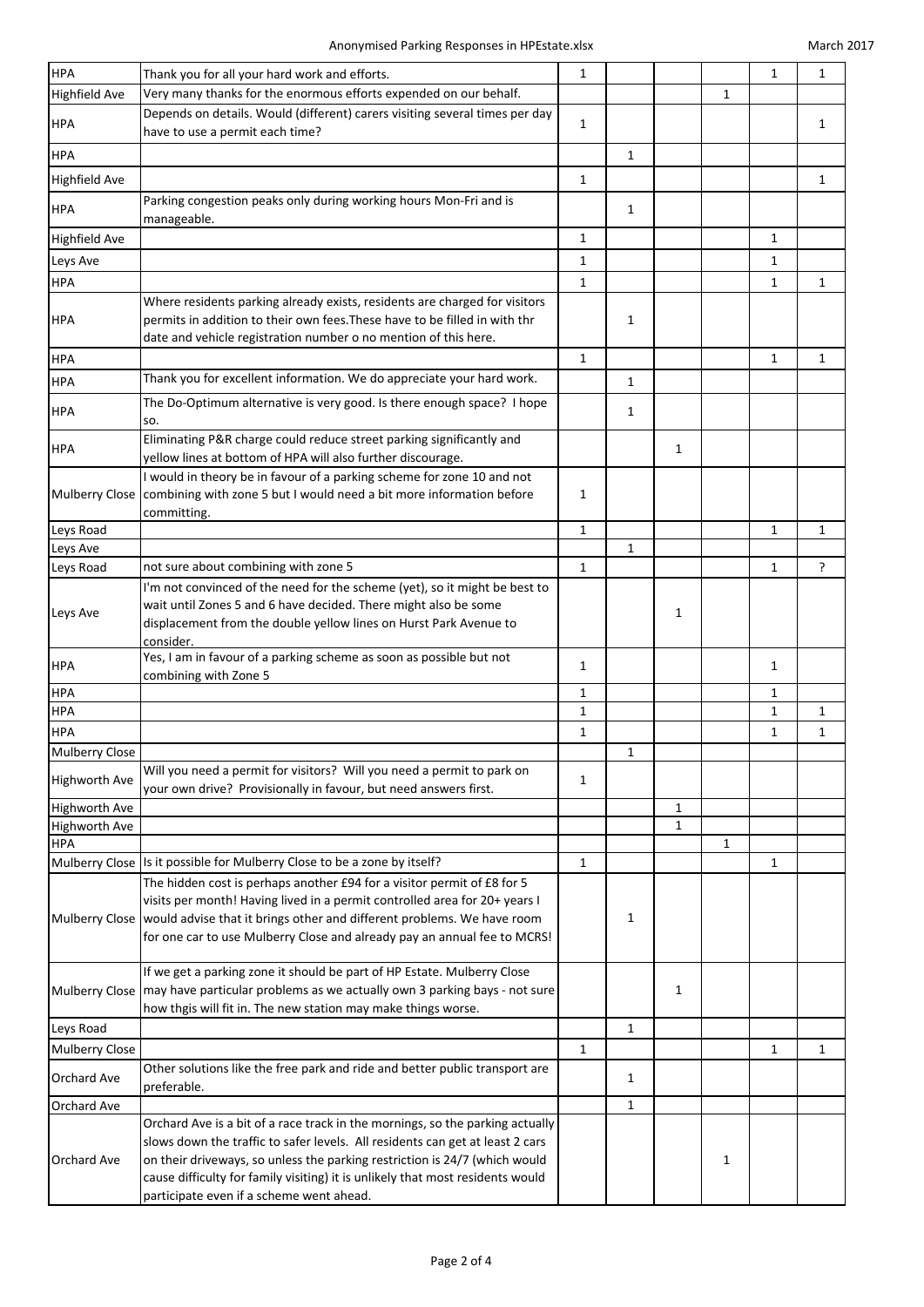| <b>HPA</b>                       | The optimum scheme is more important than urgency. Yes, combine with<br>Zone 5 so as to provide flexibility for Herbert St. etc. Waiting to see the<br>displacement seems to me parochial and over-cautious.                                                                                                                                                                                                                                                                                                                                                                                                                                                                                                                                                                                                                                                                                                                                                                                                                                                                                                                                                                                                                                                                                                                                                                                                                                                                                     | $\mathbf{1}$                 |   |   |              | 1            |
|----------------------------------|--------------------------------------------------------------------------------------------------------------------------------------------------------------------------------------------------------------------------------------------------------------------------------------------------------------------------------------------------------------------------------------------------------------------------------------------------------------------------------------------------------------------------------------------------------------------------------------------------------------------------------------------------------------------------------------------------------------------------------------------------------------------------------------------------------------------------------------------------------------------------------------------------------------------------------------------------------------------------------------------------------------------------------------------------------------------------------------------------------------------------------------------------------------------------------------------------------------------------------------------------------------------------------------------------------------------------------------------------------------------------------------------------------------------------------------------------------------------------------------------------|------------------------------|---|---|--------------|--------------|
| Leys Road                        | Although we have off-street parking ourselves, and therefore don't really<br>need road space, and since we could still apply for visitors' parking spaces,<br>without having a parking permit ourselves, I would be inclined to vote for<br>it, in order to prevent commuter parking and to alleviate the problems on<br>the Arbury Rd end of Leys Road, and the bottom of Hurst Park Avenue.                                                                                                                                                                                                                                                                                                                                                                                                                                                                                                                                                                                                                                                                                                                                                                                                                                                                                                                                                                                                                                                                                                    | $\mathbf{1}$                 |   |   | 1            |              |
| Highfield Ave                    |                                                                                                                                                                                                                                                                                                                                                                                                                                                                                                                                                                                                                                                                                                                                                                                                                                                                                                                                                                                                                                                                                                                                                                                                                                                                                                                                                                                                                                                                                                  | $\mathbf{1}$                 |   |   | $\mathbf{1}$ |              |
| <b>Highfield Ave</b>             |                                                                                                                                                                                                                                                                                                                                                                                                                                                                                                                                                                                                                                                                                                                                                                                                                                                                                                                                                                                                                                                                                                                                                                                                                                                                                                                                                                                                                                                                                                  | $\mathbf{1}$                 |   |   | $\mathbf{1}$ |              |
| Highfield Ave                    |                                                                                                                                                                                                                                                                                                                                                                                                                                                                                                                                                                                                                                                                                                                                                                                                                                                                                                                                                                                                                                                                                                                                                                                                                                                                                                                                                                                                                                                                                                  | $\mathbf{1}$                 |   |   |              |              |
| <b>HPA</b>                       |                                                                                                                                                                                                                                                                                                                                                                                                                                                                                                                                                                                                                                                                                                                                                                                                                                                                                                                                                                                                                                                                                                                                                                                                                                                                                                                                                                                                                                                                                                  | $\mathbf 1$                  |   |   | 1            | 1            |
| Orchard Ave                      |                                                                                                                                                                                                                                                                                                                                                                                                                                                                                                                                                                                                                                                                                                                                                                                                                                                                                                                                                                                                                                                                                                                                                                                                                                                                                                                                                                                                                                                                                                  | $\mathbf{1}$                 |   |   | 1            | 1            |
| <b>Highfield Ave</b>             | Parking badges should be freely available for one car per house (whether<br>rented or owned). Visitors badges should also be freely available.                                                                                                                                                                                                                                                                                                                                                                                                                                                                                                                                                                                                                                                                                                                                                                                                                                                                                                                                                                                                                                                                                                                                                                                                                                                                                                                                                   | $\mathbf{1}$                 |   |   | 1            |              |
| <b>HPA</b>                       |                                                                                                                                                                                                                                                                                                                                                                                                                                                                                                                                                                                                                                                                                                                                                                                                                                                                                                                                                                                                                                                                                                                                                                                                                                                                                                                                                                                                                                                                                                  | $\mathbf{1}$                 |   |   | $\mathbf{1}$ | $\mathbf{1}$ |
| <b>Highfield Ave</b>             | We are in favour of a parking scheme, combined with Zone 5. On timing,<br>just whenever neighbouring zones are putting one in place. We have<br>twice lived on the edge of a residents parking scheme where our street<br>had free parking, once in London and once in Cambridge. The street just<br>becomes a car park for commuters during the week, and for shoppers on a<br>Saturday. Even if you have your own driveway, you suffer from extra<br>traffic, blocked vision when pulling out of your house, narrower road-<br>space, and cars doing three point turns ie the sort of thing which is<br>already seen at bottom of Hurst Park Avenue. We moved here in<br>November 2015 and have already noticed an increase in commuter<br>parking on the estate since then. This will presumably just creep up HPA<br>and from Leys Road over time until eventually it will affect the whole<br>estate. One more thing. Is it possible to request extra speed restricting<br>measures on HPA to deter rat-running to avoid the Arbury crossroads?<br>I've noticed a number of speeding cars around 5pm and was cut up badly<br>by one when cycling with my 1 year old on the back last week - quite<br>frightening. I think the current speed bumps don't work - ideally we could<br>have the kind like those in Storey's Way, which are quite substantial. Very<br>many thanks, as ever, for all your hard work and persistence on these and<br>other issues. It really is much appreciated. | $\mathbf{1}$                 |   |   |              | $\mathbf{1}$ |
| <b>HPA</b>                       |                                                                                                                                                                                                                                                                                                                                                                                                                                                                                                                                                                                                                                                                                                                                                                                                                                                                                                                                                                                                                                                                                                                                                                                                                                                                                                                                                                                                                                                                                                  |                              |   | 1 |              |              |
| Leys Ave<br><b>Highfield Ave</b> | We've previously lived in an area where parking controls were introduced.<br>Our street opted out - the wrong decision in hindsight as we were<br>swamped with vehicles displaced from the restricted area.                                                                                                                                                                                                                                                                                                                                                                                                                                                                                                                                                                                                                                                                                                                                                                                                                                                                                                                                                                                                                                                                                                                                                                                                                                                                                      | $\mathbf{1}$<br>$\mathbf{1}$ |   |   | 1            | 1            |
| Orchard Ave                      | We would just like to say that we are hugely in favour of a residents<br>parking scheme to reduce traffic and congestion.                                                                                                                                                                                                                                                                                                                                                                                                                                                                                                                                                                                                                                                                                                                                                                                                                                                                                                                                                                                                                                                                                                                                                                                                                                                                                                                                                                        | $\mathbf{1}$                 |   |   |              |              |
| HPA                              |                                                                                                                                                                                                                                                                                                                                                                                                                                                                                                                                                                                                                                                                                                                                                                                                                                                                                                                                                                                                                                                                                                                                                                                                                                                                                                                                                                                                                                                                                                  | $\mathbf{1}$                 |   |   |              |              |
| Highworth Ave                    | 1. Is the permit per household or per household vehicle? What about                                                                                                                                                                                                                                                                                                                                                                                                                                                                                                                                                                                                                                                                                                                                                                                                                                                                                                                                                                                                                                                                                                                                                                                                                                                                                                                                                                                                                              | $\mathbf{1}$                 |   |   | $\mathbf{1}$ | $\mathbf{1}$ |
| Highworth Ave                    | households with multiple vehicles? 2. Will the scheme allow for guest<br>parking? 3. What about households with driveways - will they need a<br>permit? 4. What about trades vehicles? 5. Who will enfortce the permit                                                                                                                                                                                                                                                                                                                                                                                                                                                                                                                                                                                                                                                                                                                                                                                                                                                                                                                                                                                                                                                                                                                                                                                                                                                                           | $\mathbf{1}$                 |   |   | $\mathbf{1}$ | $\mathbf{1}$ |
| Leys Road                        |                                                                                                                                                                                                                                                                                                                                                                                                                                                                                                                                                                                                                                                                                                                                                                                                                                                                                                                                                                                                                                                                                                                                                                                                                                                                                                                                                                                                                                                                                                  | $\mathbf{1}$                 |   |   |              |              |
| Leys Road                        | Thank you for all the wrk you have put in on our behalf                                                                                                                                                                                                                                                                                                                                                                                                                                                                                                                                                                                                                                                                                                                                                                                                                                                                                                                                                                                                                                                                                                                                                                                                                                                                                                                                                                                                                                          | $\mathbf{1}$                 |   |   |              |              |
| Leys Road                        | I am against residents parking on the estate. I dont believe anybody<br>currently has a problem parking and it would make it really difficult to<br>have regular visitors. Why not wait until other parts of the deal are<br>implemented with the hopefully concomitant reduction in car use.                                                                                                                                                                                                                                                                                                                                                                                                                                                                                                                                                                                                                                                                                                                                                                                                                                                                                                                                                                                                                                                                                                                                                                                                    |                              | 1 |   |              |              |
| Highworth Ave                    | Yes, we are in favour of a parking scheme. Do not combine with Zone 5                                                                                                                                                                                                                                                                                                                                                                                                                                                                                                                                                                                                                                                                                                                                                                                                                                                                                                                                                                                                                                                                                                                                                                                                                                                                                                                                                                                                                            | $\mathbf{1}$                 |   |   | $\mathbf{1}$ |              |
| Orchard Ave                      | We think it would be better to combine with Zone 5 as if Zones 5 and 6 go<br>ahead first all the commuter cars from those roads will be displaced to our<br>area. A few cars from Herbert Street will make less difference.                                                                                                                                                                                                                                                                                                                                                                                                                                                                                                                                                                                                                                                                                                                                                                                                                                                                                                                                                                                                                                                                                                                                                                                                                                                                      | $\mathbf{1}$                 |   |   |              | 1            |
| <b>HPA</b>                       | I am in favour of a residents' parking scheme                                                                                                                                                                                                                                                                                                                                                                                                                                                                                                                                                                                                                                                                                                                                                                                                                                                                                                                                                                                                                                                                                                                                                                                                                                                                                                                                                                                                                                                    | $\mathbf{1}$                 |   |   |              |              |
| Orchard Ave                      |                                                                                                                                                                                                                                                                                                                                                                                                                                                                                                                                                                                                                                                                                                                                                                                                                                                                                                                                                                                                                                                                                                                                                                                                                                                                                                                                                                                                                                                                                                  | 1                            |   |   | $\mathbf{1}$ | 1            |